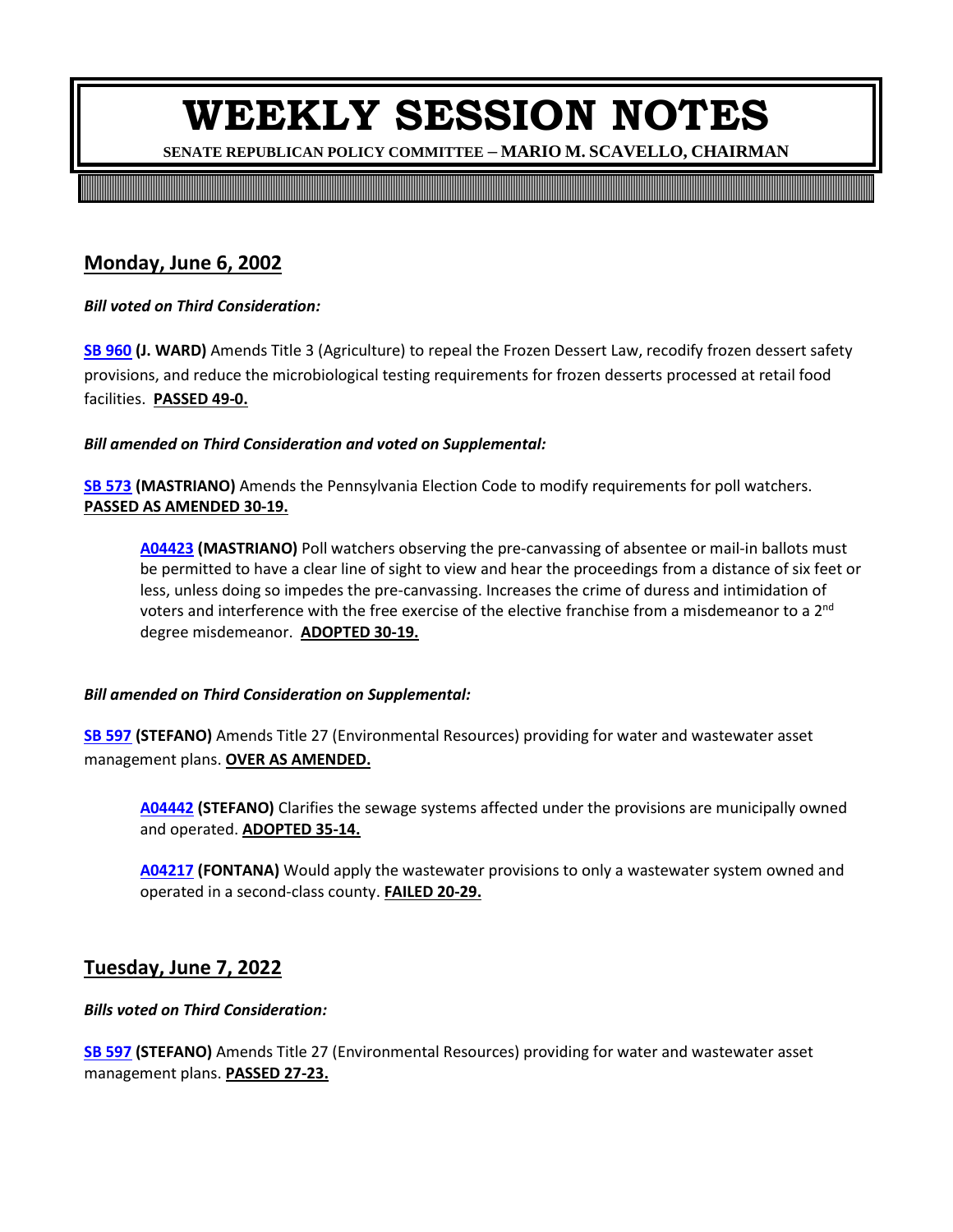**SENATE REPUBLICAN POLICY COMMITTEE – MARIO M. SCAVELLO, CHAIRMAN**

**[SB 1058](https://ldpc6.legis.state.pa.us/cfdocs/billinfo/billinfo.cfm?sYear=2021&sInd=0&body=S&type=B&bn=1058) (PITTMAN)** Amends the Second-Class Township Code regarding the compensation of auditors. **PASSED 50-0.**

**[SB 1191](https://ldpc6.legis.state.pa.us/cfdocs/billinfo/billinfo.cfm?sYear=2021&sInd=0&body=S&type=B&bn=1191) (J. WARD)** Establishes the Fairness in Women's Sports Act. **PASSED 30-20.**

**[SB 1212](https://ldpc6.legis.state.pa.us/cfdocs/billinfo/billinfo.cfm?sYear=2021&sInd=0&body=S&type=B&bn=1212) (PHILLIPS-HILL)** Amends the Liquor Code to provide for amplified noise for liquor licenses in class 2A through 8 counties. **PASSED 50-0.**

**[SB 1236](https://ldpc6.legis.state.pa.us/cfdocs/billinfo/billinfo.cfm?sYear=2021&sInd=0&body=S&type=B&bn=1236) (VOGEL)** Amends Title 3 (Agriculture) to update the Very Small Meat Processor Federal Inspection Reimbursement Grant Program. **PASSED 50-0.**

*Bills amended on Third Consideration:* 

**SB [1094](https://ldpc6.legis.state.pa.us/cfdocs/billinfo/billinfo.cfm?sYear=2021&sInd=0&body=S&type=B&bn=1094) (GEBHARD)** Amends Title 75 (Vehicles) to modernize the Motor Carrier Safety Advisory Committee (MCSAC). **OVER AS AMENDED.**

**[A04229](https://ldpc6.legis.state.pa.us/cfdocs/legis/HA/public/HaCheck.cfm?txtType=HTM&sYear=2021&sInd=0&body=S&type=B&bn=1094&pn=1419&aYear=2021&an=04229) (GEBHARD)** Technical amendment. **AGREED TO.**

**[SB 1183](https://ldpc6.legis.state.pa.us/cfdocs/billinfo/billinfo.cfm?sYear=2021&sInd=0&body=S&type=B&bn=1183) (BROWNE)** Amends Titles 42 (Judicial and Judicial Procedure) and 75 (Vehicles) to prohibit the operation of dirt bikes on highways within third class cities and boroughs, including the forfeiture of dirt bikes following a conviction. **OVER AS AMENDED.** 

**[A04487](https://ldpc6.legis.state.pa.us/cfdocs/legis/HA/public/HaCheck.cfm?txtType=HTM&sYear=2021&sInd=0&body=S&type=B&bn=1183&pn=1686&aYear=2021&an=04487) (BROWNE)** Exempts third-class cities and boroughs from penalty provisions if an ordinance has been adopted allowing for the operation of an ATV within the city or borough. **AGREED TO.**

**[A04414](https://ldpc6.legis.state.pa.us/cfdocs/legis/HA/public/HaCheck.cfm?txtType=HTM&sYear=2021&sInd=0&body=S&type=B&bn=1183&pn=1686&aYear=2021&an=04414) (FLYNN)** Adds cities of the first class, second class, and second-class A. **ADOPTED 49-1.**

#### *Executive Session:*

Various Nominations of the Governor **CONFIRMED 50-0.**

Consumer Advocate, Patrick M. Cicero. **CONFIRMED 45-5.**

Small Business Advocate, NazArah I. Sabree. **CONFIRMED 39-11.**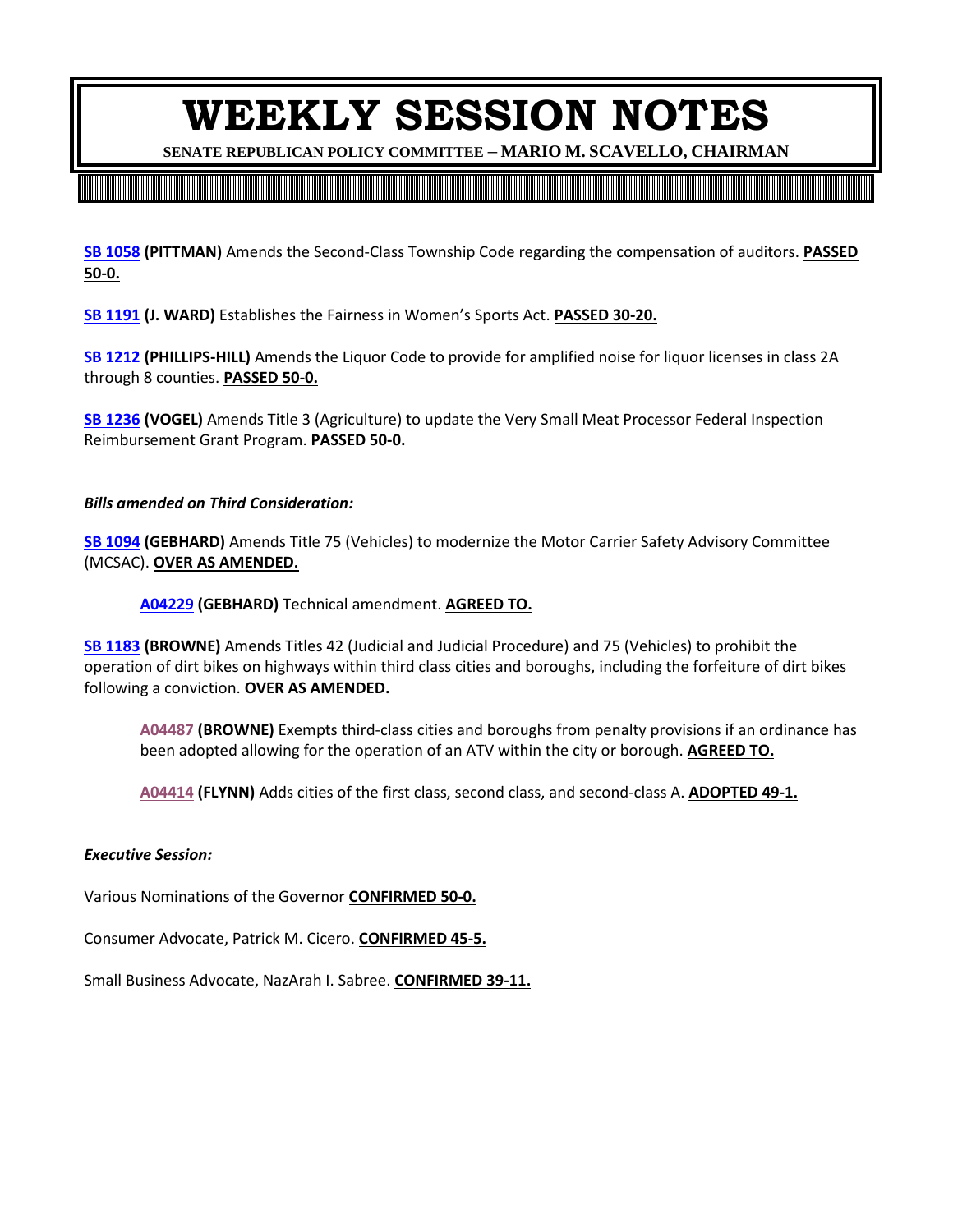**SENATE REPUBLICAN POLICY COMMITTEE – MARIO M. SCAVELLO, CHAIRMAN**

### **Wednesday, June 8, 2022**

*Bills voted on Third Consideration:*

**[SB 1106](https://ldpc6.legis.state.pa.us/cfdocs/billinfo/billinfo.cfm?sYear=2021&sInd=0&body=S&type=B&bn=1106) (BROWNE)** Budget housekeeping bill - Bureau of Professional and Occupational Affairs. **PASSED 49-0.**

**[SB 1107](https://ldpc6.legis.state.pa.us/cfdocs/billinfo/billinfo.cfm?sYear=2021&sInd=0&body=S&type=B&bn=1107) (BROWNE)** Budget housekeeping bill - Workmen's Compensation Administration Fund. **PASSED 49-0.**

**[SB 1108](https://ldpc6.legis.state.pa.us/cfdocs/billinfo/billinfo.cfm?sYear=2021&sInd=0&body=S&type=B&bn=1108) (BROWNE)** Budget housekeeping bill - Office of Small Business Advocate. **PASSED 49-0.**

**[SB 1109](https://ldpc6.legis.state.pa.us/cfdocs/billinfo/billinfo.cfm?sYear=2021&sInd=0&body=S&type=B&bn=1109) (BROWNE)** Budget housekeeping bill - Office of Consumer Advocate in the Office of Attorney General. **PASSED 49-0.**

**[SB 1110](https://ldpc6.legis.state.pa.us/cfdocs/billinfo/billinfo.cfm?sYear=2021&sInd=0&body=S&type=B&bn=1110) (BROWNE)** Budget housekeeping bill - Public-School Employees' Retirement Fund. **PASSED 49-0.**

**[SB 1111](https://ldpc6.legis.state.pa.us/cfdocs/billinfo/billinfo.cfm?sYear=2021&sInd=0&body=S&type=B&bn=1111) (BROWNE)** Budget housekeeping bill - State Employees' Retirement Fund. **PASSED 49-0.**

**[SB 1112](https://ldpc6.legis.state.pa.us/cfdocs/billinfo/billinfo.cfm?sYear=2021&sInd=0&body=S&type=B&bn=1112) (BROWNE)** Budget housekeeping bill - Philadelphia Taxicab and Limousine Regulatory Fund. **PASSED 49-0.**

**[SB 1113](https://ldpc6.legis.state.pa.us/cfdocs/billinfo/billinfo.cfm?sYear=2021&sInd=0&body=S&type=B&bn=1113) (BROWNE)** Budget housekeeping bill - Pennsylvania Public Utility Commission. **PASSED 49-0.**

**[SB 1114](https://ldpc6.legis.state.pa.us/cfdocs/billinfo/billinfo.cfm?sYear=2021&sInd=0&body=S&type=B&bn=1114) (BROWNE)** Budget housekeeping bill - State Gaming Fund. **PASSED 49-0.**

**SB [1196](https://ldpc6.legis.state.pa.us/cfdocs/billinfo/billinfo.cfm?sYear=2021&sInd=0&body=S&type=B&bn=1196) (MARTIN)** Amends the Barbers' License Law to provide for education program hours of Career and Technical Education (CTE) barber students. **PASSED 46-3.**

**[SB 1197](https://ldpc6.legis.state.pa.us/cfdocs/billinfo/billinfo.cfm?sYear=2021&sInd=0&body=S&type=B&bn=1197) (MARTIN)** Amends the Cosmetology Law to provide for education program hours of Career and Technical Education (CTE) cosmetology students. **PASSED 46-3.**

**SB [1222](https://ldpc6.legis.state.pa.us/cfdocs/billinfo/billinfo.cfm?sYear=2021&sInd=0&body=S&type=B&bn=1222) (DISANTO)** Amends the Insurance Company Law of 1921 to provide for compliance with Group Capital Calculation (GCC) and Liquidity Stress Test (LST) requirements for insurers within an insurance holding company system and for the group-wide supervision of international insurance groups. **PASSED 49-0.**